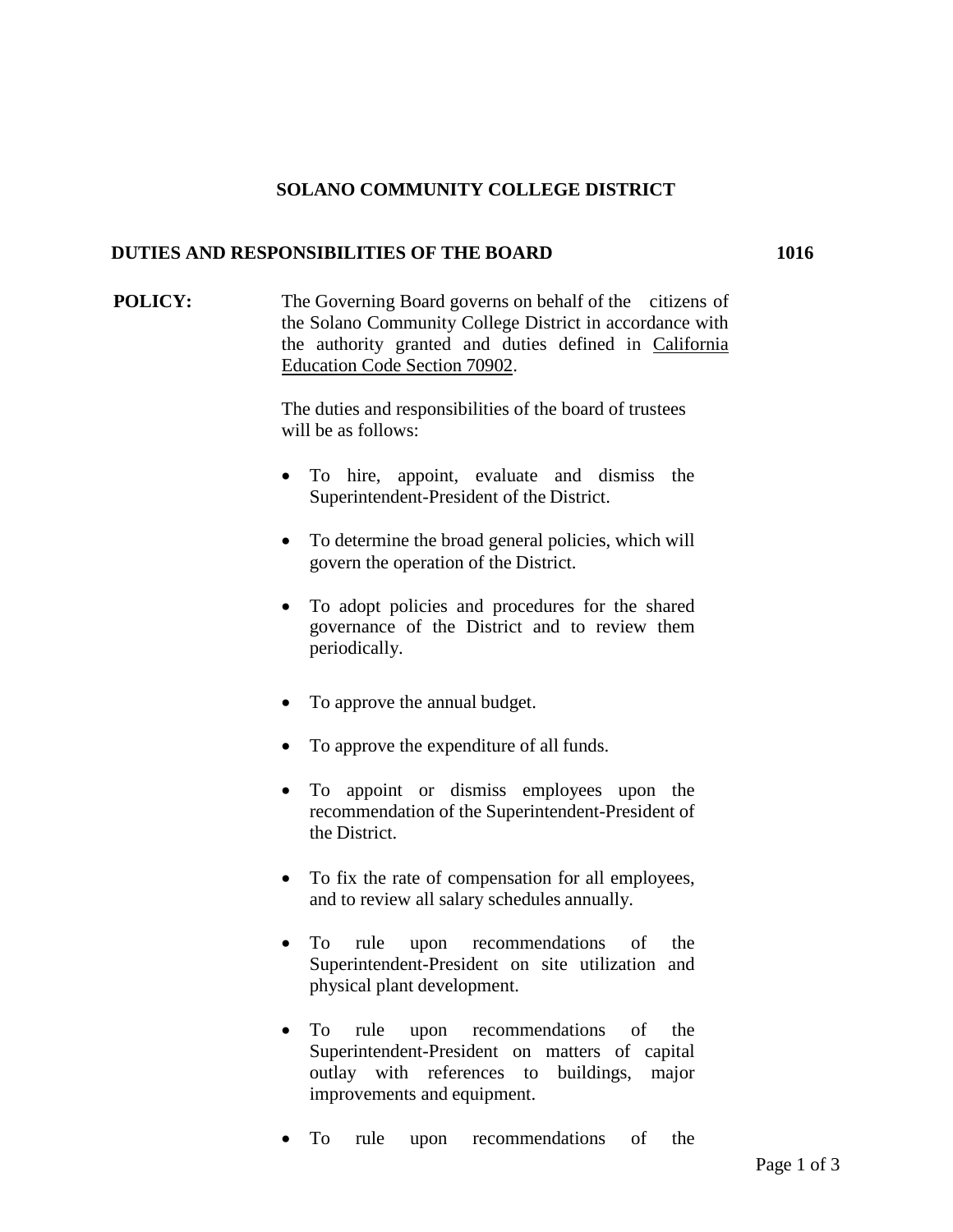Superintendent-President on matters of repairs and maintenance of the buildings, grounds, and equipment.

- To require and consider reports from the Superintendent-President of the District concerning the program and conditions of the College.
- To consider and pass upon the curricular offerings of the College upon the recommendations of the Academic Senate/Superintendent-President of the District.
- To consider and pass upon the annual calendar.
- To consider and pass upon the recommendations of the Superintendent-President of the District in all matters of policy pertaining to the welfare of the College.
- To provide for the establishment of the necessary procedures to secure proper accounting of receipts and disbursements of all funds under the jurisdiction and control of the District.
- To provide for the annual audit of all funds of the District.
- To establish advisory committees as needed or required, and to approve the memberships of such committees.
- To serve as the final appeal board for students, employees, and citizens of the District.

The Board is committed to fulfilling its responsibilities to:

- Represent the public interest.
- Establish policies that define the institutional mission and set prudent, ethical and legal standards for college operations.